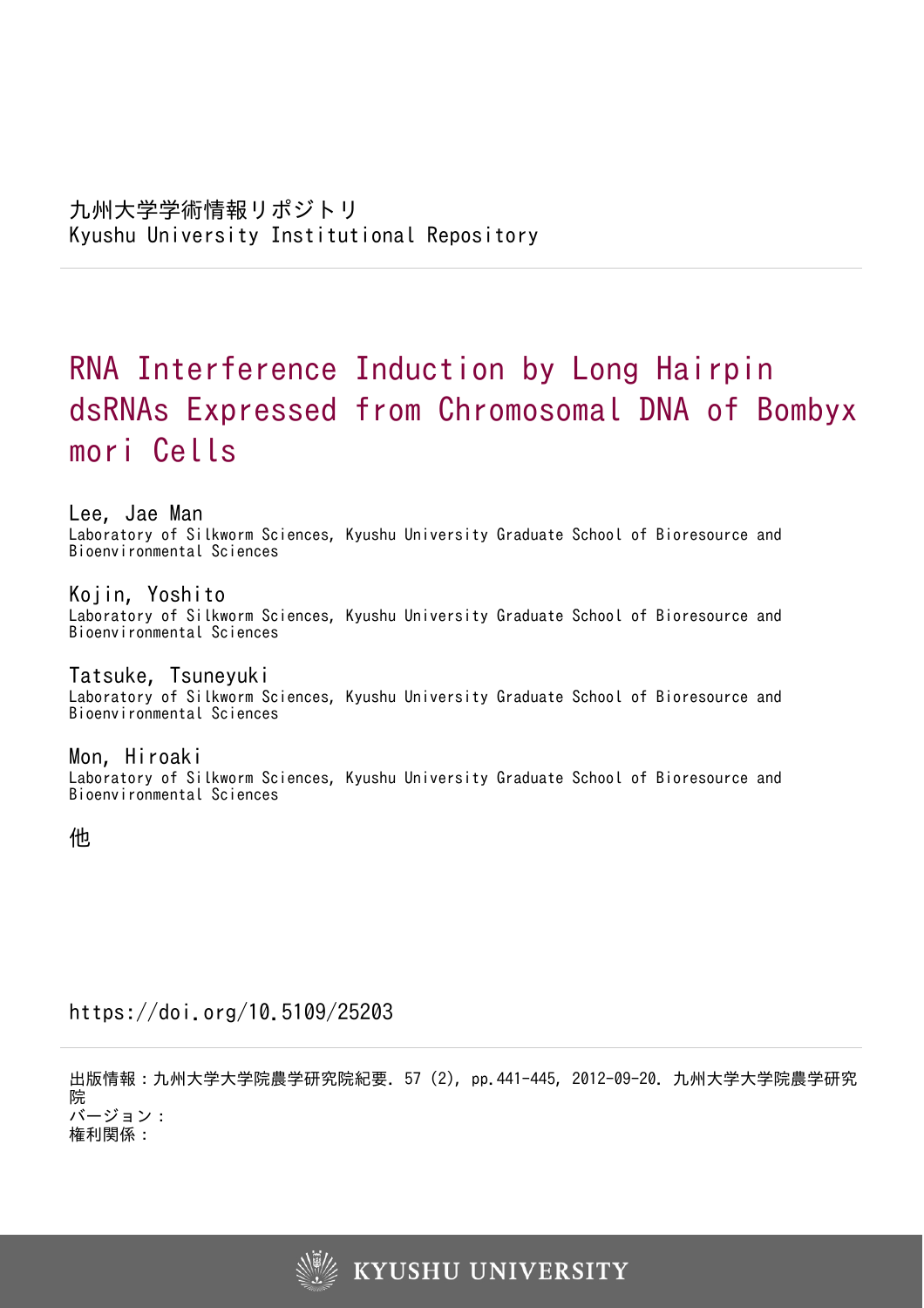# **RNA Interference Induction by Long Hairpin dsRNAs Expressed from Chromosomal DNA of** *Bombyx mori* **Cells**

# **Jae Man LEE1 , Yoshito KOJIN1 , Tsuneyuki TATSUKE1 , Hiroaki MON1 ,**  Yoshitaka MIYAGAWA<sup>2</sup> and Takahiro KUSAKABE<sup>1\*</sup>

Laboratory of Silkworm Sciences, Kyushu University Graduate School of Bioresource and Bioenvironmental Sciences, 6–10–1 Hakozaki, Fukuoka 812–8581, Japan (*Received April 27, 2012 and accepted May 10, 2012*)

RNA interference (RNAi) triggered by long double–stranded RNA (dsRNA) transcribed from chromosomal DNA has a lot of advantages in high–throughput analyses of gene function. In this report, we have constructed Gateway®–based RNAi induction vectors, by which we efficiently integrated expression cassettes for long hairpin dsRNA into chromosomal DNA of *Bombyx mori* cells. RNAi induced by the hairpin dsRNAs using our constructs decreased a reporter gene activity by approximately 70–80% in cultured *B. mori* cells.

**Keywords**: Bombyx mori, dsRNA, Reporter expression, RNA interference, siRNA

## INTRODUCTION

In insect, exogenously introduced long double– stranded RNA (dsRNA) efficiently induce RNA intereference (RNAi) (Lopez–Martinez *et al*., 2012) like plants (Garcia–Perez *et al*., 2004) and nematodes (Parrish *et al*., 2000). This is marked differenceis to mammalian cells in which long dsRNAs trigger sequence non–specific gene silencing by activating the PKR and RNase L pathways (Gil and Esteban, 2000). RNAi can be successfully induced in cultured silkworm cells (Fujita *et al*., 2009; Tomimoto *et al*., 2012) or embryos, but there are a few reports on gene silencing at the larval stage (Quan *et al*., 2002; Tabunoki *et al*., 2004; Huang *et al*., 2007; Hossain *et al*., 2008; Liu *et al*., 2008; Masumoto *et al*., 2009; Pan *et al*., 2009). Furthermore, it is really difficult to achieve a successful phenotype caused by RNAi in some tissues of *Bombyx mori* (Terenius *et al*., 2011). A possible reason for this inefficient RNAi induction by the injection of dsRNA into larvae is due to the difficulty of RNA delivery into silkworm organs or tissues.

One of the most popular method to archieve efficient RNAi induction in many organisms is to express hairpin dsRNA from chromosome (Lee *et al*., 2003; Miki *et al*., 2004; Szulc *et al*., 2006). To date, characteristic vectors have been constructed with an inverted repeat (IR) sequence encoding hairpin dsRNA. However, these take a long time to construct and meet with difficulties due to their structural instability in host cells. In the post– genome era, high–throughput vectors for efficient gene silencing are keenly needed; these would develop efficient RNAi system exploiting long dsRNA transcribed from chromosomes. The required features for these RNAi systems are (1) high efficiency of gene silencing, (2) the convenience for constructing tools, and (3) the constancy of inducing RNAi.

Here, we have constructed a silkworm gene knockdown system using a Gateway®–based plasmid that expresses long hairpin dsRNA. The long hairpin dsRNA expressed from silkworm chromosome decreased a reporter gene activity by approximately 70–80% in BmN4 cells.

## MATERIALS AND METHODS

#### **Cell culture**

*B. mori* BmN4 cells (from a stock of laboratory of Insect Pathology and Microbial Control, Faculty of Agriculture, Kyushu University Graduate School) was maintained in IPL–41 insect medium (Sigma Chemical) supplemented with 10% fetal bovine serum (GIBCO Invitrogen) at 27˚C. Before use for transfection, the medium was replaced by Sf–900 II serum free medium (Invitrogen).

## **Construction of mediators for dsRNA expression vectors**

The organization of dsRNA expression constructs (named pAladdinGate, abbreviated to pAG) used in this study is shown in Figure 1A. The plasmid pPigBase1.4 (DDBJ AB254131), which contains *piggyBac* transposase sequence (*piggyBac* L/R fragment) and the multiple cloning site (MCS) sequences, was used as a basic plasmid for the construction of pAG vectors.

Synthetic GFP–Zeocin resistance fusion gene was amplified from pIZT/V5–His plasmid (Invitrogen) by PCR with the primers GFP–Zeocin–5 and GFP–Zeocin–3 (Table 1), and introduced into a *Sca*I site of pPigbase1.4. The resulting plasmid was named pPig1.4Zeo. To construct the Gateway®–based dsRNA expression cassettes, the destination plasmid pBmHSC70–4DEST (Lee *et al*., 2008), which contain insect promoters and *att*R1– ccdB–*att*R2 cassettes, were used as forward oriented

 $^{\mathrm{1}}\,$  Laboratory of Silkworm Sciences, Kyushu University Graduate School of Bioresource and Bioenvironmental Sciences, 6–10–1 Hakozaki, Fukuoka 812–8581, Japan

<sup>2</sup> Department of Developmental Biology, National Research Institute for Child Health and Development, 2–10–1, Okura, Setagaya–ku, Tokyo 157–8535, Japan

<sup>\*</sup> Correspondence author (E–mail: kusakabe@agr.kyushu-u.ac.jp)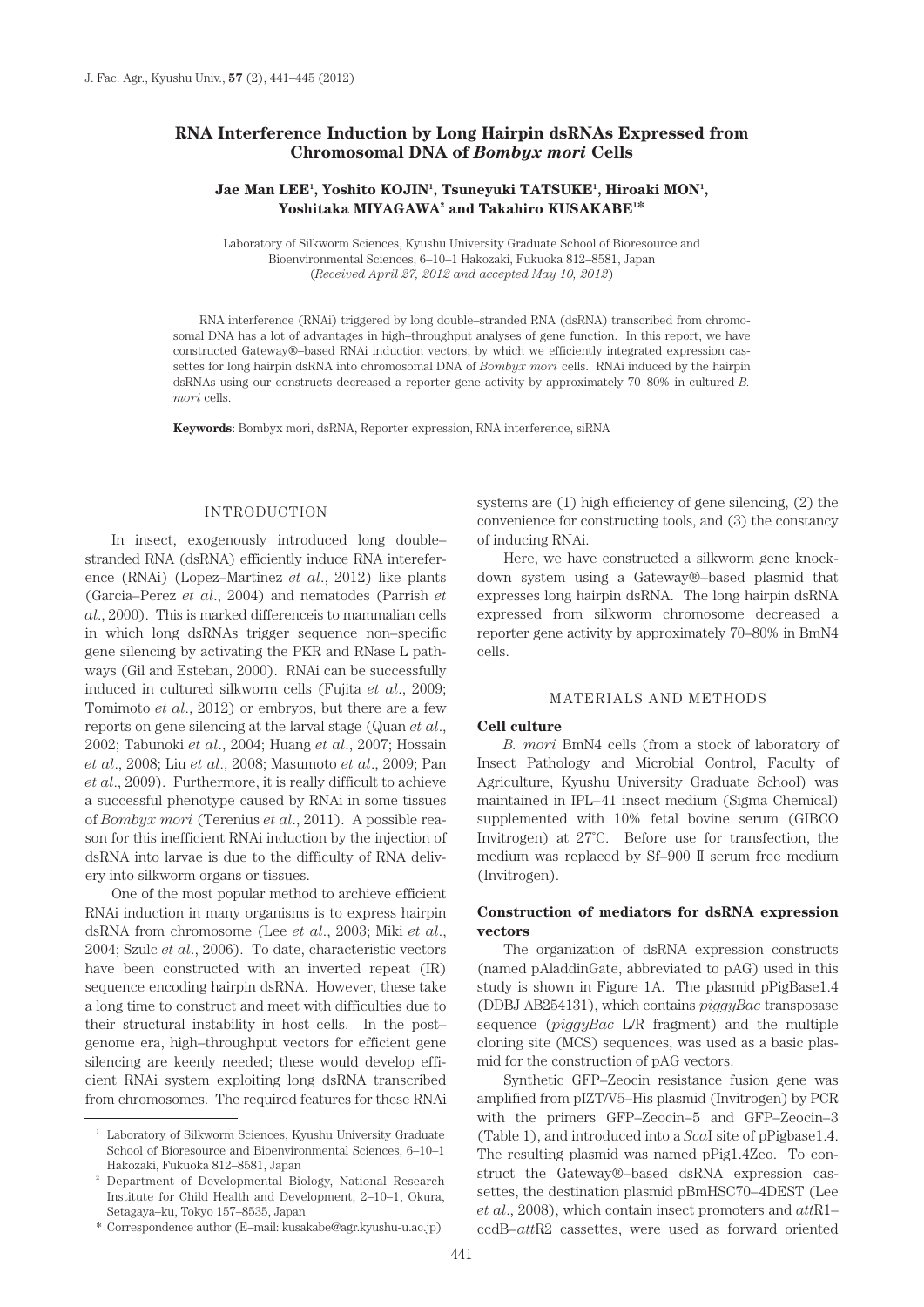

**Fig. 1.** Construction of the hairpin dsRNA expression plasmids, pAG. (A) Molecular structure of Gateway®–based pAG vectors. (B) Construction strategy for dsRNA expression plasmid using the Gateway® system.

DEST cassettes. The pZhscinIDEST, which contains the first intron of the *BmHSC70–4* gene (Lee *et al*., 2008) and reverse orientated DEST cassette (with *att*R2–ccdB– *att*R1 cassettes), were digested with *Xba*I and *Bam*HI, followed by blunting and cloning into the *Xho*I and *Xba*I blunt–ended site of the pBmHSC70–4DEST plasmid. The resulting dsRNA expression cassettes, pBmHSC70– 4IRDEST, was digested with *Apa*I and *Sac*I, blunt–ended, and cloned into a *Not*I blunt–ended site of pPig1.4Zeo. Thus formed construct (pAG) was subjected to the Gateway® LR reaction with entry vectors (Fig. 1B) using LR Clonase™ Enzyme Mix (Invitrogen) according to the protocols recommended in manufacturer's manual.

## **Construction of entry clones**

All entry clones were constructed using  $pENTR^{m}11$ from Invitrogen. To obtain the partial luciferase fragments, a full luciferase cDNA of pSK8Fb–Luc vector (kindly provided by Professor Hisanori Bando of Hokkaido University Graduate School) was roughly divided into 3 regions: 593 bp of 5'–fragment (F–Luc; 1 to 593), 721 bp of middle–fragment (M–Luc; 588 to 1,308), and 360 bp of 3'–fragment (L–Luc; 1,251 to 1,610). The F–Luc fragment was amplified using the primers F–Luc–5 and F–Luc–3–EcoRI (Table 1). After *Eco*RI digestion, the resulting fragment was inserted into an *Eco*RI and *Eco*RV site of  $pENTR^m11$  ( $pENTR-F-Luc$ ). The M-Luc fragment was amplified using the primers M–Luc–5–EcoRI and M–Luc–3 (Table 1), and inserted into an *Eco*RI and *EcoRV* site of pENTR<sup>™11</sup> (pENTR–M–Luc). The L–Luc fragment was amplified using the primers L–Luc–5 and L–Luc–3 (Table 1), and inserted into *Xmn*I and *Eco*RV

**Table 1.** List of primers used for this study

| Primer Nam              | Primer Sequence (5'-3')        |
|-------------------------|--------------------------------|
| $F-I$ are $-5$          | ATGGAAGACGCCAAAAACATAAAGAAA    |
| F-Luc-3-EcoRI           | GAGGAATTCATTATCAGTGCAATTGTTTTG |
| $M$ –Luc–5– $E$ co $RI$ | TAATGAATTCCTCTGGATCTACTGGGTTAC |
| $M$ –Luc–3              | TCAACTATGAAGAAGTGTTCGTCTTCGTC  |
| L-Luc-5                 | GCTACATTCTGGAGACATAGCTTACTGGGA |
| L-Luc-3                 | CTCTGATTTTTCTACGTACGAGTTTTCCGG |
| $XDH1-5$                | GGATTATTGAATGCTGAGGAAGATCCG    |
| $XDH1 - 3 - Xhol$       | TCTCGAGGAAAAATTGGCTCTTGACTAG   |
| pBS-T7                  | TGAGCGCGCGTAATACGACTCACTATAGGG |
| $DMC1-3$                | TAATACGACTCACTATAGGGAACAAAAGCT |

site of  $pENTR^m11$  ( $pENTR-L-Luc$ ). The entry clones pENTER–F–Luc, pENTER–M–Luc, pENTER–L–Luc, and the destination vectors (pAGs) prepared as described above were subjected to the Gateway reaction according to the protocols recommended in manufacturer's manual (Invitrogen). The final forms will be called pAG–F–Luc, pAG–M–Luc, and pAG–L–Luc, respectively.

Partial *XDH1* (Xanthine dehydrogenase; GenBank Accession Number: AB060285) fragment used as a negative control sequence was amplified by PCR using the primers XDH1–5 and XDH1–3–XhoI (Table 1) using cDNA from ovary of silkworm w051 strain. The PCR fragment was inserted into a *Xho*I and *Xmn*I site of pEN- $TR^{TM}11$  (pENTR-control). Partial GFP fragment, amplified by PCR using the primers GFP–5 and GFP–3 (Table 1), was inserted into a *Xmn*I and *Eco*RV site of pEN- $TR^{TM}11$  (pENTR-GFP9900). The final vectors derived from the above constructs are named pAG–XDH and pAG–GFP, respectively.

Final pPig1.4ZeoDEST–Luc plasmid for stable expression of luciferase was generated by Gateway reaction between the pENTR–Luc (Lee *et al*., 2008) and destination vector pPig1.4ZeoDEST. The pPig1.4ZeoDEST was generated by inserting an *Apa*I and *Sac*I/blunt fragment of the pBmHSC70–4DEST (BmHSC70–4 promoter, *att*R1–ccdB–*att*R2 cassettes and polyadenylation sequence) (Lee *et al*., 2008) into a *Not*I blunt–ended site of pPig1.4Zeo.

#### **Preparation of double–stranded RNA**

Templates for transcription of dsRNA, used for transfection, were synthesized by two–step PCR from silkworm *DMC1* sequence (Mon *et al*., 2004; GenBank Accession Number: NM\_00104487) in pBluescript SK (+), using the primers pBS–T7 and DMC1–3 (Table 1) for the first step PCR. For the second PCR, the single primer pBS–T7 was used. The resulting PCR fragment possesses inverted terminal T7 promoters. Templates for the firefly luciferase dsRNA was amplified by the similar two–step PCR method (Sakashita *et al*., 2009). After phenol/chloroform extraction the DNA template was incubated in transcription reaction buffer (40 mM Tris–HCl buffer, pH7.5,  $6$  mM  $MgCl<sub>2</sub>$ ,  $10$  mM DTT,  $10$  mM NaCl,  $2$  mM spermidine, 2 mM dNTPs, 8 U of RNase inhibitor, and 20 U of T7 RNA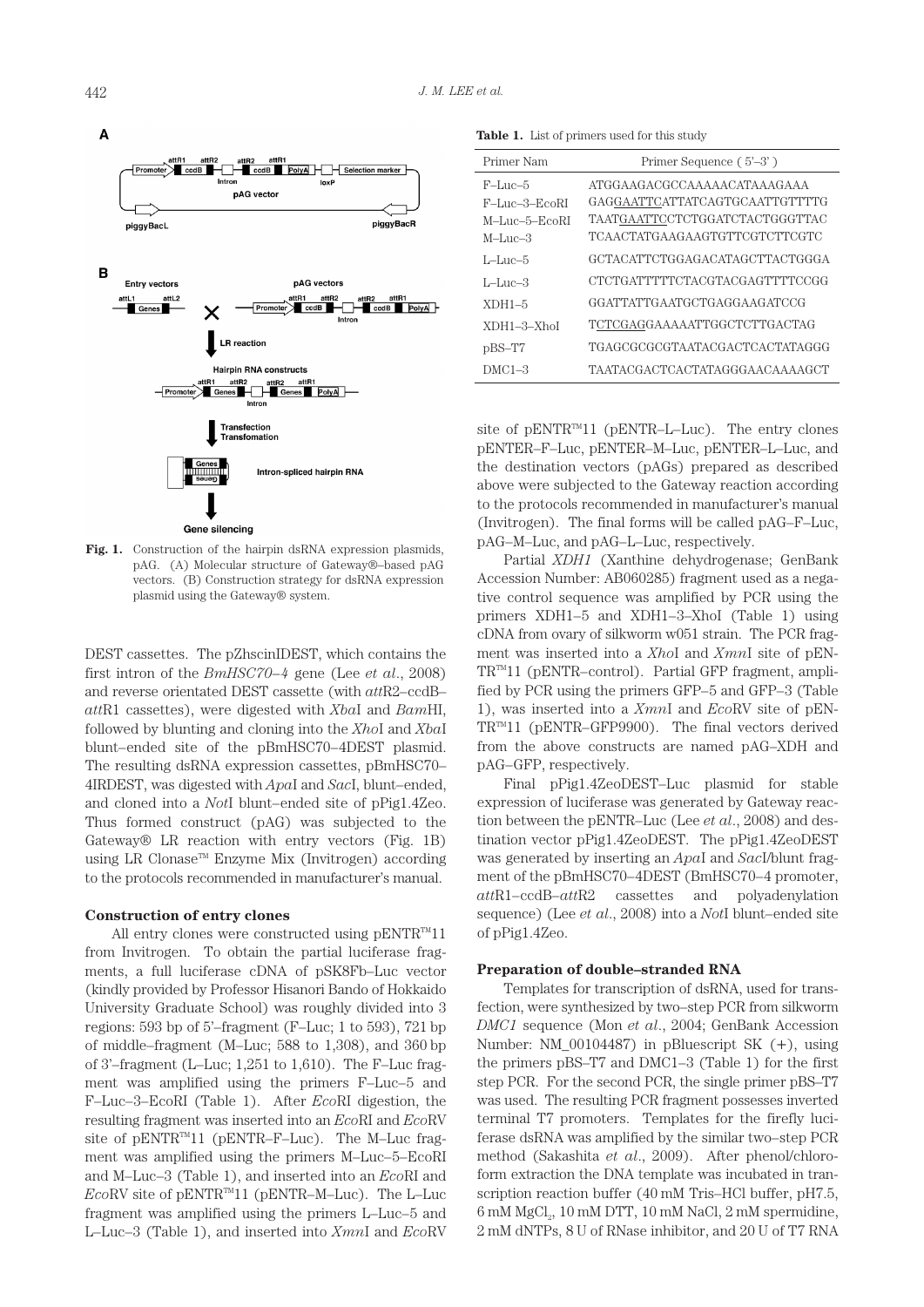polymerase) for 2 h at 37˚C. The RNA product (dsLuc and dsDmc 1) were purified, dissolved in 100 mM HEPES, pH7.0, heat denatured for 5 min at 94˚C, and allowed to stand at room temperature for 30 min for annealing.

## **Transient expression of reporter genes and transformation of cells**

BmN4 cells, or other cells indicated, at a concentration of  $1 \times 10^5$  per well were transfected with appropriate materials by a lipofection method using the CellFECTIN reagent (Invitrogen) for 6 h. The vectors pBmTCTP–Luc, pBmHSC70–4–Luc, and pOpIE–2–β–gal (Lee *et al*., 2008) were used for the transient expression of luciferase and  $\beta$ –galactosidase, respectively, as reporters. All constructs were purified using a Plasmid Mini kit (Qiagen) beforehand. The transfected cells were washed once with PBS and lastly incubated in IPL–41 medium supplemented with 10% FBS. Appropriate times after incubation, the luciferase activity was measured by PicaGene® kit (Toyo Ink) using 1,253 Luminometer (Bio–Orbit). The cell extract was also used for measuring  $\beta$ –galactosidase activity essentially according to the method described previously (Ausubel *et al*., 1988).

To select the transformed cells constitutively expressing partial luciferase dsRNA (named as L16) and full luciferase gene (named as N4–Luc), BmN4 cells  $(1\times10^5\,\mathrm{per})$ well) were seeded and co–transfected with 1 *μ*g of the transformation plasmid pAG–L–Luc or pPig1.4ZeoDEST– Luc and 1 *μ*g of transposase expressing *piggy Bac*–helper plasmid pA3helper (Cary *et al*., 1989), using CellFECTIN. After 96 h of transfection, the cells were split at a ratio of 1 : 5 and selected for Zeocin–resistance in the medium containing 100 *μ*g/ml Zeocin (Invitrogen) (Pfeifer *et al*., 1997; Yamamoto *et al*., 2004).

## RESULTS

## **RNAi with dsRNA in cultured BmN4 cells**

To investigate the RNAi efficiency in silkworm cells, a 1.6 kbp dsRNA for firefly luciferase (dsLuc) was transfected into BmN4 cells with the luciferase and  $\beta$ –galactosidase expression plasmids (pBmTCTP–Luc and pOpIE–2– $\beta$ –gal, respectively). As shown in Figure 2A, the cells gave no luciferase activity, when the dsRNA and reporter plasmid was co–transfected into BmN4 cells. However, when we transfected the dsLuc into the BmN4 cells stably expressing luciferase mRNA (N4–Luc), the level of the activity was suppressed only >70% in contrast to the control (Fig. 2B, showing the patterns for dsRNA). These observations imply that the transfection efficiency of cultured silkworm cells was considerably low, and for this reason we developed a following new method for RNAi.

## **Efficiency of hairpin dsRNA in BmN4 cells**

A series of vectors expressing hairpin dsRNAs were constructed with the pAG plasmids, which had two Gateway® recombination sites for introducing an arbitrary DNA fragment as IR. Upstream of this IR cassette, BmHsc70–4 promoter was located to express dsRNAs in



**Fig. 2.** Quantification of the efficiency of RNAi in cultured silkworm cells. Cells were seeded in 24–well plates (0.7×105 cells per well) and co–transfected with each 250 ng/well of luciferase– and  $\beta$ –galactosidase–expressing vectors (pBmTCTP–Luc and pOpIE–2– $\beta$ –gal, respectively) as reporters, together with 100 ng/well of dsRNA encoding *DMC1* (dsDmc1 as a control) or luciferase (dsLuc). Four days after transfection, the cells were determined for the reporter activities. Each luciferase activity normalized by  $\beta$ –galactosidase activity was illustrated as a relative valu of the control  $(=1.0)$ . Average of three independent experiments with SD was indicated. (A) BmN4 cells. (B) Transformed BmN4 cells stably expressing luciferase (N4–Luc).

*B. mori* cells. BmHsc70–4 intron was set at internal loops, since it was expected that the presence of an intron might increase the genomic stability of IR transgene (Leach, 1994; Bi and Liu, 1996; Brown *et al*., 2003).

The rate of RNAi induction was previously noted to vary depending on the nucleotide sequence of trigger dsRNA (Parrish *et al*., 2000). To investigate this issue, pAG–F–Luc, pAG–M–Luc, and pAG–L–Luc were constructed to express hairpin dsRNA from the three partial luciferase sequences (forward, middle, and late), respectively. The resulting plasmids, as well as reporter vectors encoding luciferase and  $\beta$ –galactosidase (pBmTCTP– Luc and pOpIE–2– $\beta$ –gal, respectively) as reporters, were transfected into BmN4 cells, which were then measured for reporter activities. As shown in Fig. 3A, the RNAi activity induced by pAG–L–Luc was slightly higher than that induced by pAG–F–Luc or pAG–M–Luc. To a maximum degree, the luciferase activity was suppressed by >70%. These findings indicated that a luci-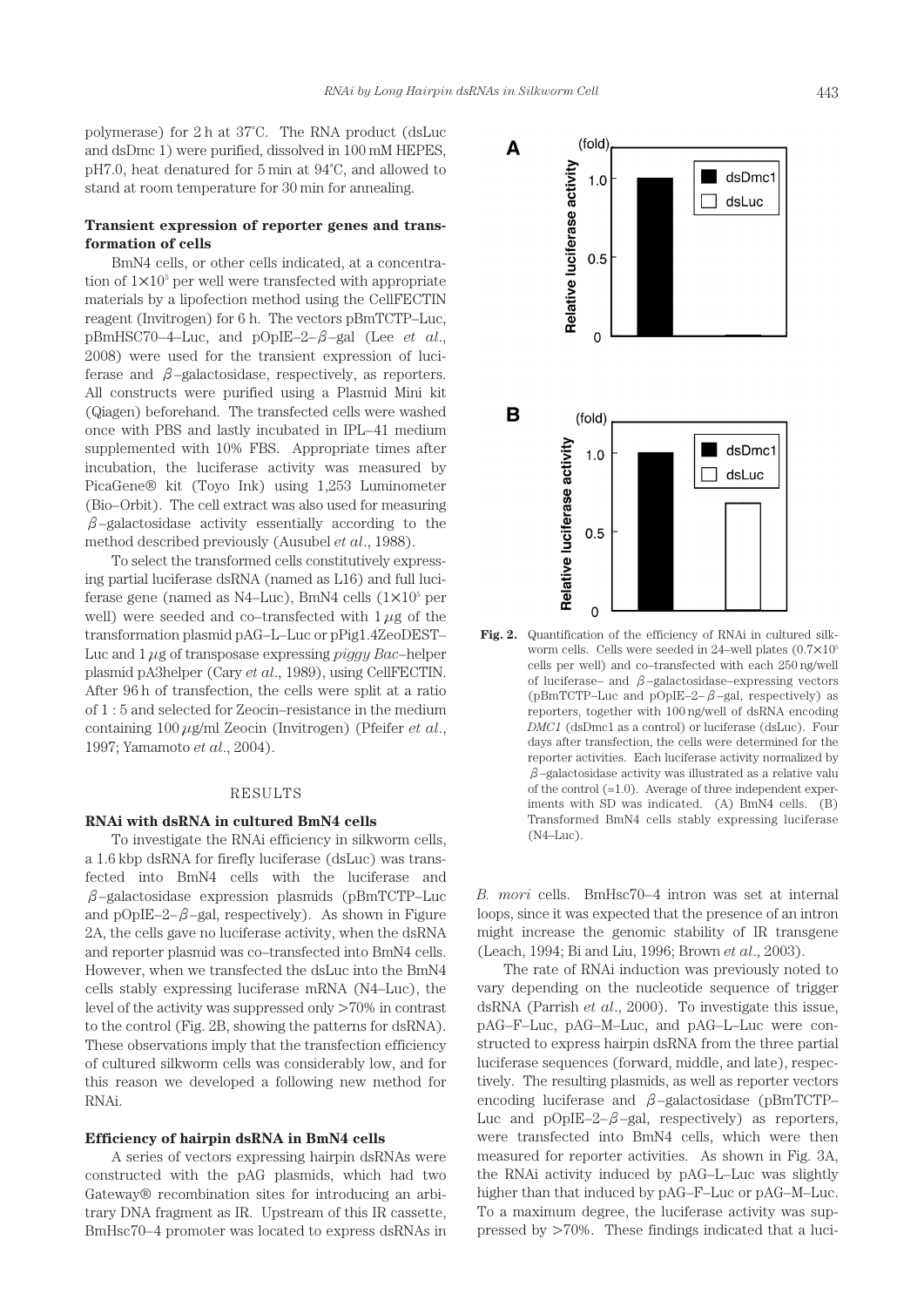



**Fig. 3.** Hairpin dsRNA is potent inducer of RNAi in cultured silkworm cells. (A) Luciferase gene (1.6 kbp) was divided into 3 parts, F–Luc, M–Luc, and L–Luc, and each was inserted into pAG vector as detailed in MATERIALS AND METHODS. Each 250 ng of the resulting pAG plasmids was co–transfected with 250 ng of pBmTCTP–Luc and 30 ng of pOpIE–2– $\beta$ –gal into BmN4 cells. pAG–XDH was used as a control. At 72 and 148 h after transfection, the cells were measured for the luciferase activity. Each luciferase activity normalized by  $\beta$ -galactosidase activity was illustrated as a relative valu of the control at 148 h (=1.0). Average of three independent experiments with SD was indicated. (B) L16 cells (transformed BmN4 cells to express stably L–Luc dsRNA, see text for details) and original BmN4 cells (control) were seeded as above, co– transfected with 250 ng of pBmTCTP–Luc and 30 ng of  $pOpIE-2-\beta$ –gal, and assayed for reporter activities. Other details are as those described in (A).

ferase cDNA sequence at the L–Luc region 1,251 to 1,610 was the most effective for RNAi under our experimantal condition using pAG.

When IR was inserted into the BmN4 genome, its unstable structure may reduce the RNAi efficiency. This possibility was examined using the BmN4 cells established to express constitutively the hairpin dsRNA from the partial luciferase region corresponding to L–Luc; this newly transformed cell line will be tentatively called L16 in what follows. When transfected with vectors for reporter enzymes, L16 cells gave markedly reduced relative activity compared to the original BmN4 cells (Fig. 3B), indicating the occurrence of efficient RNAi. Although the relative luciferase activity in L16 cells was decreased by about 70% on day 7 after transfection, this RNAi efficiency was maintained even after about 100–

days from setting the newly transformed cells (data not shown). On the basis of these findings, we concluded that pAG could stably induce RNAi from the BmN4 genome.

## DISCUSSION

The BmN4 cell line was known as one of cultured cells with low transfection efficiency, like other silkworm– derived cell lines. Therefore, BmN4 cells are difficult to induce efficient RNAi in with dsRNA or siRNA by silencing a target gene function in a nearly the whole cell population of transfected cells. However, the pAG vector has *piggyBac* recognition sequences to transpose IR transgene into a chromosome of the cell, and the resulting cells possessing the integrated copy of the IR structure can be selected by antibiotics.

Under the our experimental condition, the hairpin dsRNA transcribed from IR transgene on chromosomal DNA decreased a reporter luciferase activity by approximately 70–80%. In many organisms, a complete knockdown is not required to produce a phenotype similar to its null–mutation. Therefore, our result indicated that simple use of pAG vectors facilely induced RNAi in the silkworm cells, so that a number of genes can be knocked down by this system. Although other studies have reported that expression plasmids encoding for long hairpin dsRNAs could be used in many organisms (Fujita *et al*., 2009; Tomimoto *et al*., 2012), knowledge concerning *B. mori* cells are of special importance, as this species provides the excellent biofactory that enables large– scale production of recombinant proteins in commercial scale. Also for the scientific research on the silkworm genetics, the presently established pAG knockdown system must be useful tools.

## ACKNOWLEDGEMENTS

This work was supported in part by a grant from the Ministry of Agriculture, Forestry, and Fisheries of Japan (Integrated research project for plant, insect and animal using genome technology INSECT–1201). We thank Dr. C. Aoki (Kyushu University Graduate School) for providing the BmN4 cell line.

## REFERENCES

- Ausubel, F. M., R. Brent, R. E. Kingston, D. D. Moore, J. G. Seidman, J. A. Smith, and K. Struhl 1988 In *Current Protocols in Molecular Biology*, John Willey & Sons, Inc., New York. pp. 600
- Bi, X., and L. F. Liu 1996 DNA rearrangement mediated by inverted repeats. *Proc. Natl. Acad. Sci. USA*, **93**: 819–823
- Brown, A. E., A. Crisanti, and F. Catteruccia 2003 Comparative analysis of DNA vectors at mediating RNAi in *Anopheles*  mosquito cells and larvae. *J. Exp. Biol*., **206**: 1817–1823
- Cary, L. C., M. Goebel, B. G. Corsaro, H. G. Wang, E. Rosen, and M. J. Fraser 1989 Transposon mutagenesis of baculoviruses: analysis of *Trichoplusia ni* transposon IFP2 insertions within the FP–locus of nuclear polyhedrosis viruses. *Virology*, **172**: 156–169
- Fujita, K., A. Sagisaka, K. Tomimoto, J. Ishibashi, S. Imanishi, M. Yamakawa, and H. Tanaka 2009 DNA vector–based RNA